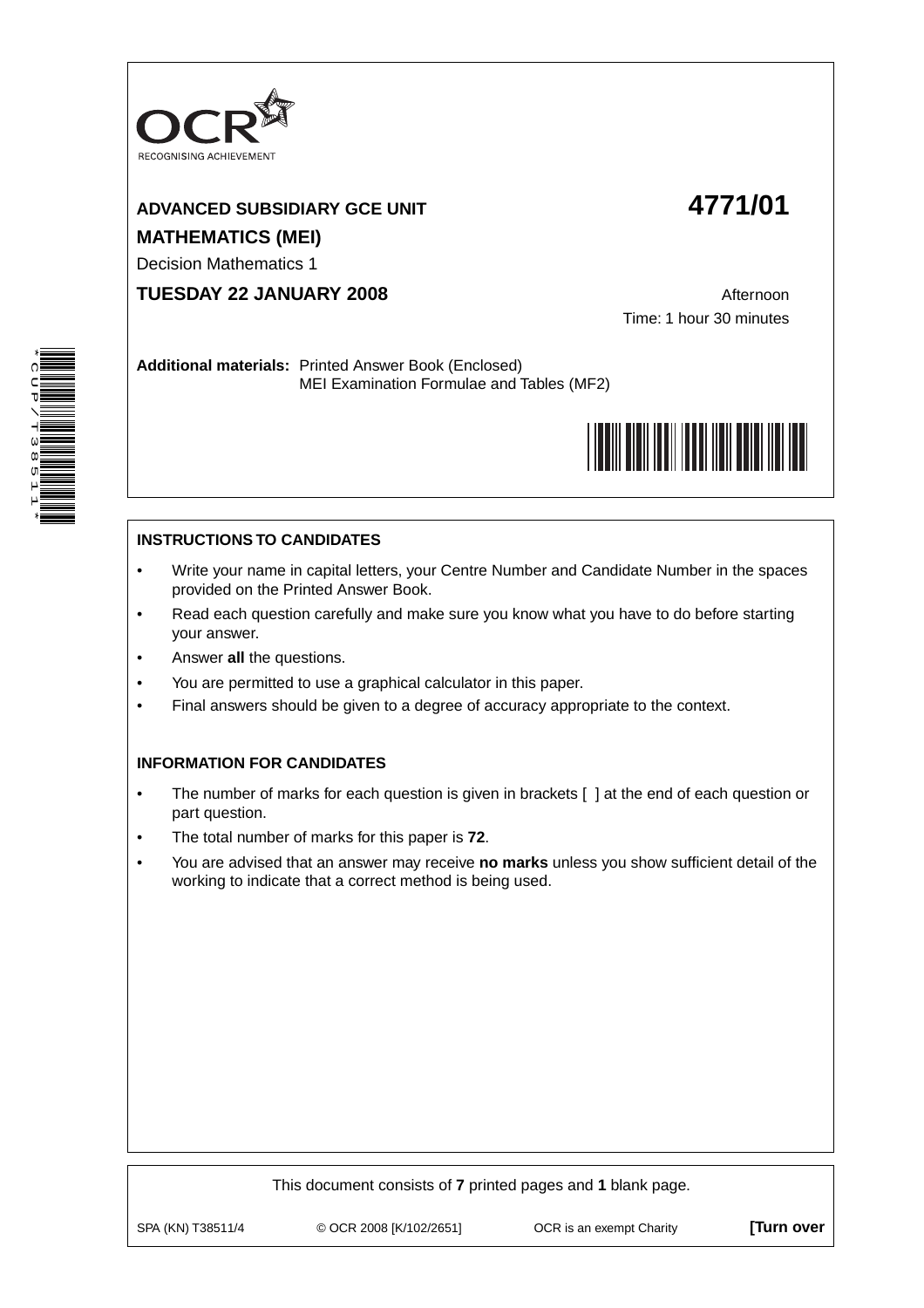#### **2**

#### **Answer all the questions in the printed answer book provided.**

#### **Section A** (24 marks)

**1** The graph shows routes that are available to an international lorry driver. The solid arcs represent motorways and the broken arcs represent ferry crossings.



- **(i)** Give a route from Milan to Chania involving exactly two ferry crossings. **How many such routes are there?** [2]
- **(ii)** Give a route from Milan to Chania involving exactly three ferry crossings.  **How many such routes are there?** [2]
- **(iii)** Give a route from Milan to Chania using as many ferry crossings as possible, without repeating any arc.  $[1]$
- **(iv)** Give a route leaving Piraeus and finishing elsewhere which uses every arc once and only once. [3]
- **2** Consider the following linear programming problem.

Maximise 
$$
P = 6x + 7y
$$
  
\nsubject to  $2x + 3y \le 9$   
\n $3x + 2y \le 12$   
\n $x \ge 0$   
\n $y \ge 0$   
\n(i) Use a graphical approach to solve the problem. [6]

**(ii)** Give the optimal values of *x*, *y* and P when *x* and *y* are integers. [2]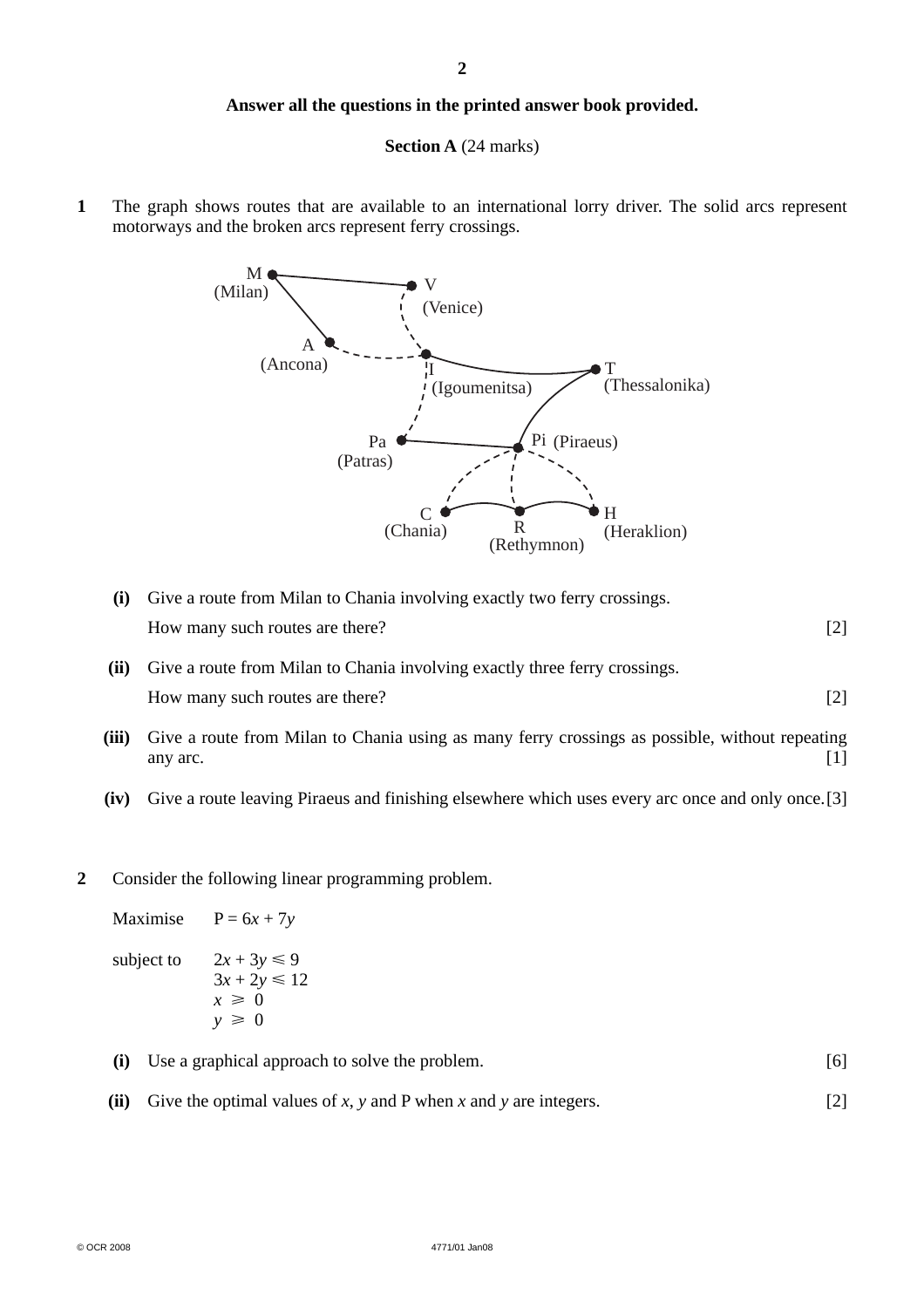**3** The following algorithm (J. M. Oudin, 1940) claims to compute the date of Easter Sunday in the Gregorian calendar system.

The algorithm uses the year, y, to give the month, m, and day, d, of Easter Sunday.

 All variables are integers and **all remainders from division are dropped**. For example, 7 divided by 3 is 2 remainder 1. The remainder is dropped, giving the answer 2.

$$
c = y / 100
$$
  
\n
$$
n = y - 19 \times (y / 19)
$$
  
\n
$$
k = (c - 17) / 25
$$
  
\n
$$
i = c - (c / 4) - (c - k) / 3 + (19 \times n) + 15
$$
  
\n
$$
i = i - 30 \times (i / 30)
$$
  
\n
$$
i = i - (i / 28) \times (1 - (i / 28) \times (29 / (i + 1)) \times ((21 - n) / 11))
$$
  
\n
$$
j = y + (y / 4) + i + 2 - c + (c / 4)
$$
  
\n
$$
j = j - 7 \times (j / 7)
$$
  
\n
$$
p = i - j
$$
  
\n
$$
m = 3 + (p + 40) / 44
$$
  
\n
$$
d = p + 28 - 31 \times (m / 4)
$$

For example, for 2008:

 $y = 2008$  $c = 2008/100 = 20$  $n = 2008 - 19 \times (2008/19) = 2008 - 19 \times (105) = 13$ , etc.

Complete the calculation for 2008. [8]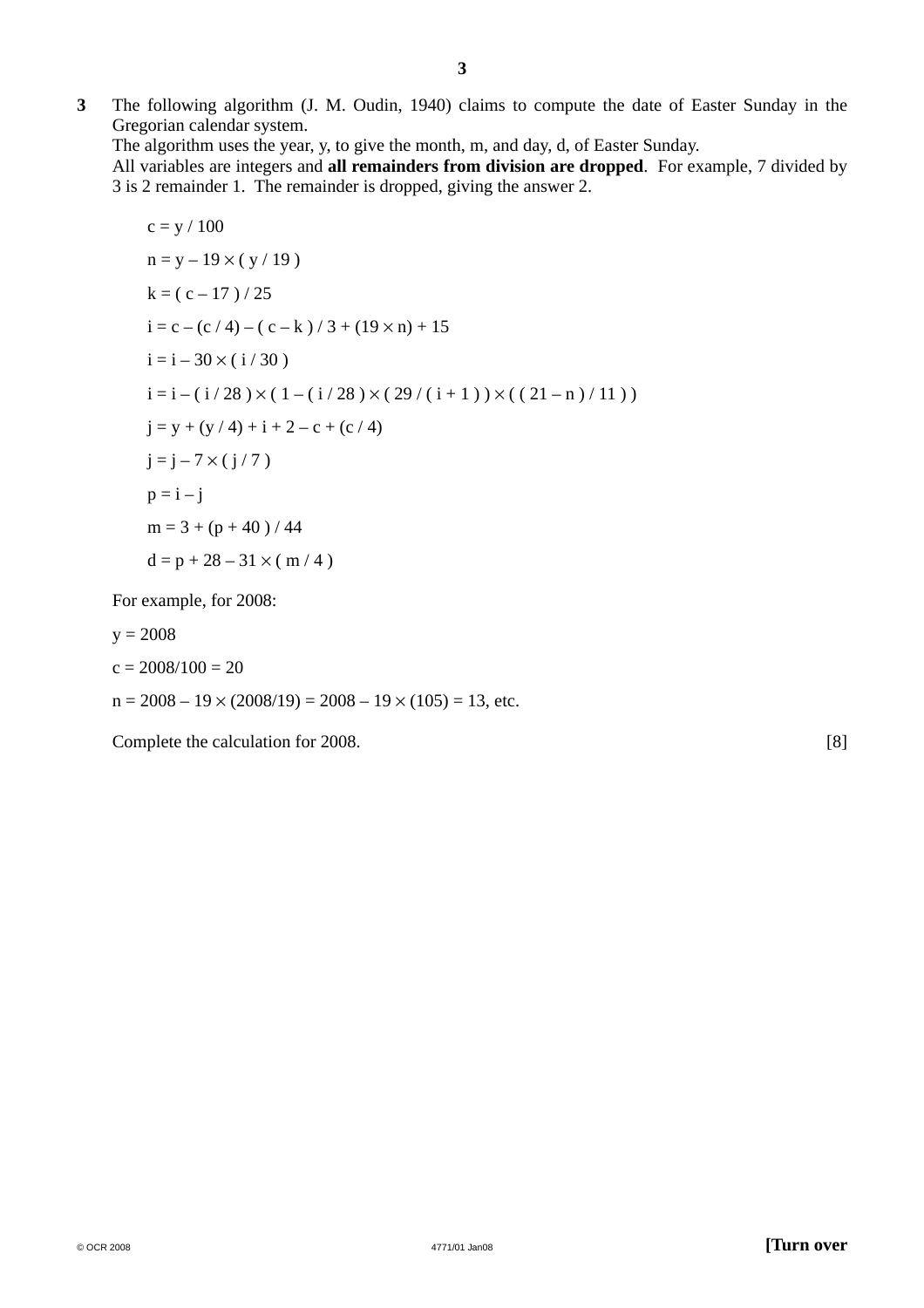#### **Section B** (48 marks)

**4** In a population colonizing an island 40% of the first generation (parents) have brown eyes, 40% have blue eyes and 20% have green eyes. Offspring eye colour is determined according to the following rules.

|                | Eye colours of parents  | Eye colour of offspring           |
|----------------|-------------------------|-----------------------------------|
|                | both brown              | brown                             |
|                | one brown and one blue  | 50% brown and 50% blue            |
| $\mathfrak{Z}$ | one brown and one green | blue                              |
|                | both blue               | 25% brown, 50% blue and 25% green |
|                | one blue and one green  | 50% blue and 50% green            |
| $\sigma$       | both green              | green                             |

- **(i)** Give an efficient rule for using 1-digit random numbers to simulate the eye colour of a parent randomly selected from the colonizing population. [3]
- **(ii)** Give an efficient rule for using 1-digit random numbers to simulate the eye colour of offspring born of parents both of whom have blue eyes. [4]

 The table in your answer book shows an incomplete simulation in which parent eye colours have been randomly selected, but in which offspring eye colours remain to be determined or simulated.

 **(iii)** Complete the table using the given random numbers where needed. (You will need your own rules for cases  $(2)$  and  $(5)$ .) Each time you use a random number, explain how you decide which eye colour for the offspring.

[9]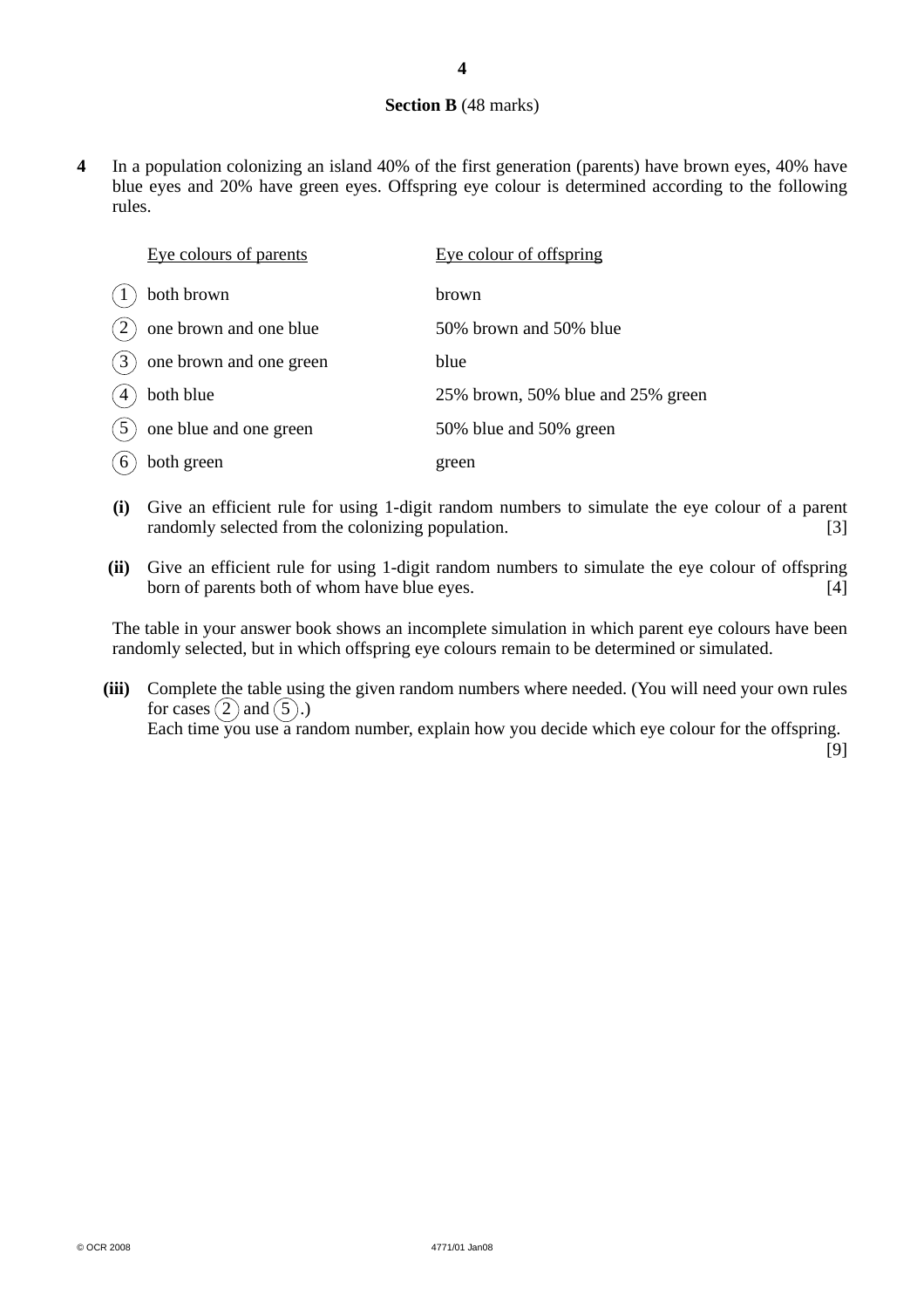**5** The table shows some of the activities involved in building a block of flats. The table gives their durations and their immediate predecessors.

| Activity     |                             | Duration<br>(weeks) | Immediate<br>Predecessors |  |
|--------------|-----------------------------|---------------------|---------------------------|--|
| A            | Survey sites                | 8                   |                           |  |
| B            | Purchase land               | 22                  | A                         |  |
| $\mathsf{C}$ | Supply materials            | 10                  |                           |  |
| D            | Supply machinery            | 4                   |                           |  |
| E            | <b>Excavate foundations</b> | 9                   | B, D                      |  |
| $\mathbf F$  | Lay drains                  | 11                  | B, C, D                   |  |
| G            | <b>Build walls</b>          | 9                   | E, F                      |  |
| H            | Lay floor                   | 10                  | E, F                      |  |
| I            | Install roof                | 3                   | G                         |  |
| J            | Install electrics           | 5                   | G                         |  |
|              |                             |                     |                           |  |

- **(i)** Draw an activity on arc network for these activities. [4]
- **(ii)** Mark on your diagram the early and late times for each event. Give the minimum completion time and the critical activities. [6]

 Each of the tasks E, F, G and J can be speeded up at extra cost. The maximum number of weeks by which each task can be shortened, and the extra cost for each week that is saved, are shown in the table below.

| <b>Task</b>                                                  | E  | F  |    |
|--------------------------------------------------------------|----|----|----|
| Maximum number of weeks by<br>which task may be shortened    |    |    |    |
| Cost per week of shortening task<br>(in thousands of pounds) | 30 | 15 | 20 |

- **(iii)** Find the new shortest time for the flats to be completed. [1]
- **(iv)** List the activities which will need to be speeded up to achieve the shortest time found in part **(iii)**, and the times by which each must be shortened. [4]
- **(v)** Find the total extra cost needed to achieve the new shortest time. [1]

## [**Question 6 is printed overleaf.**]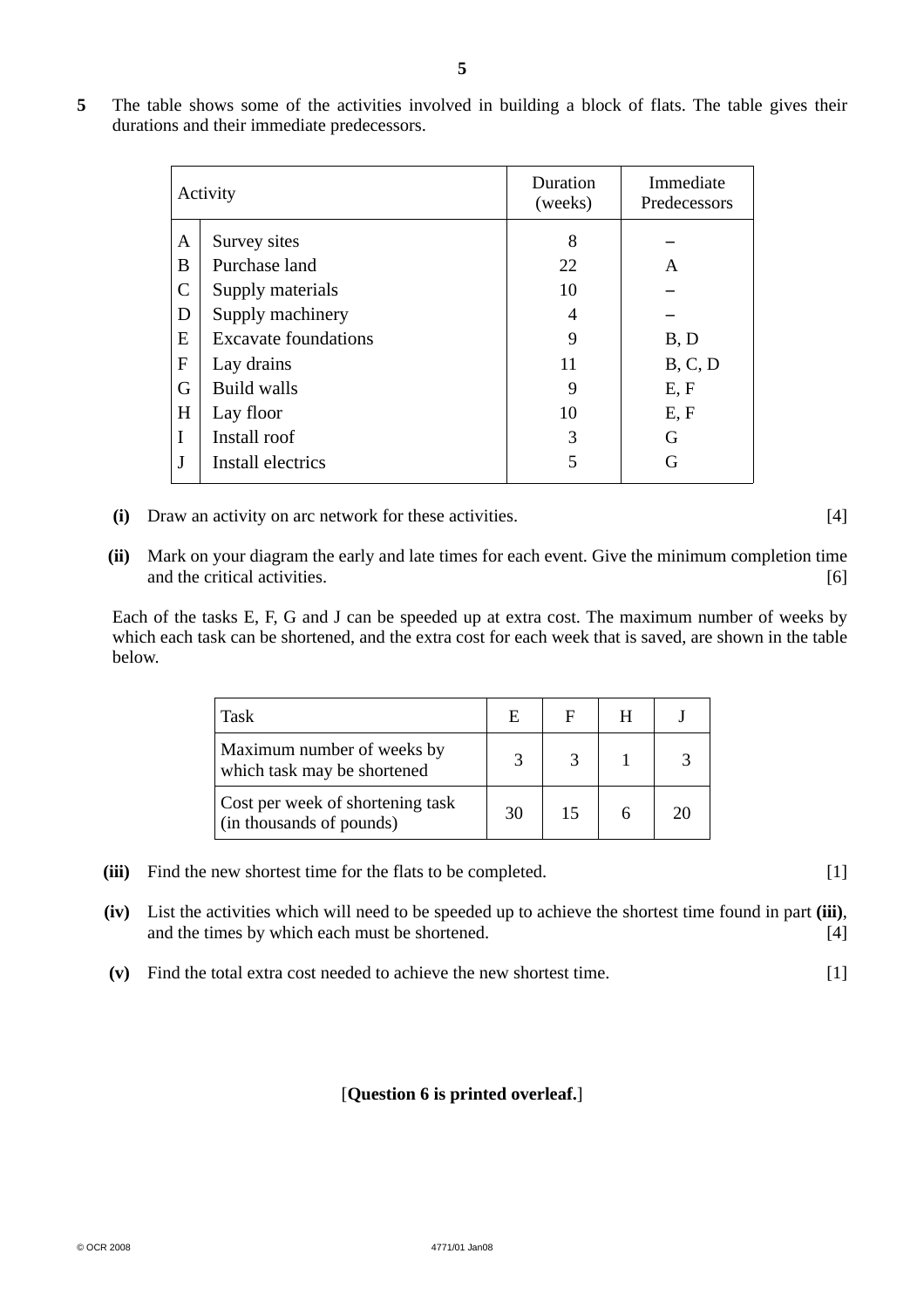**6** The diagram shows routes between points in a town. The distances are in kilometres.



 **(i)** Use an appropriate algorithm to find a set of connecting arcs of minimum total length. Indicate your connecting arcs on the copy of the diagram in your answer book, and give their total length.

[7]

- **(ii)** Give the name of the algorithm you have used, and describe it briefly. [2]
- **(iii)** Using the second diagram in your answer book, apply Dijkstra's algorithm to find the shortest distances from A to each of the other points.

List the connections that are used, and give their total length. [7]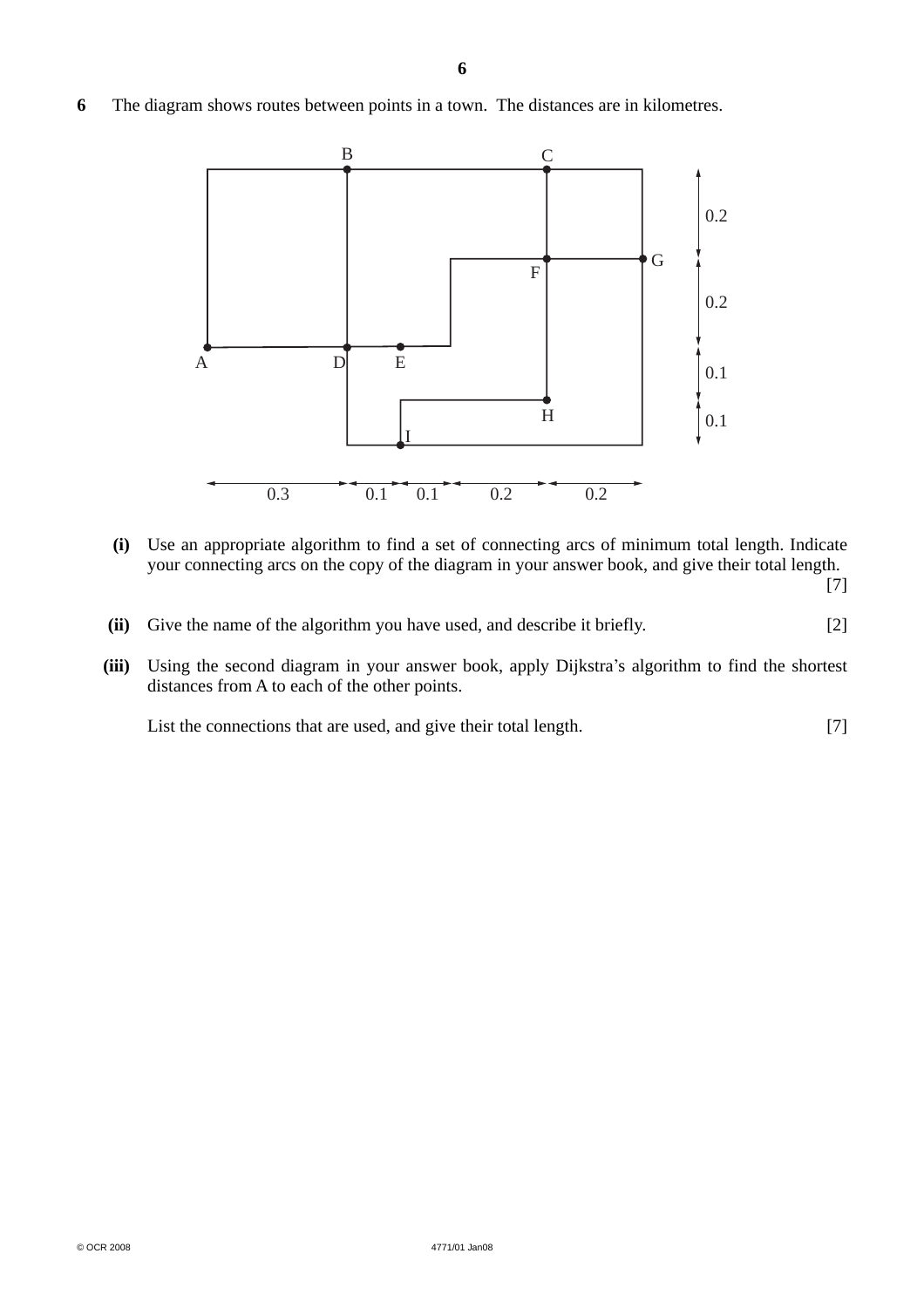## **BLANK PAGE**